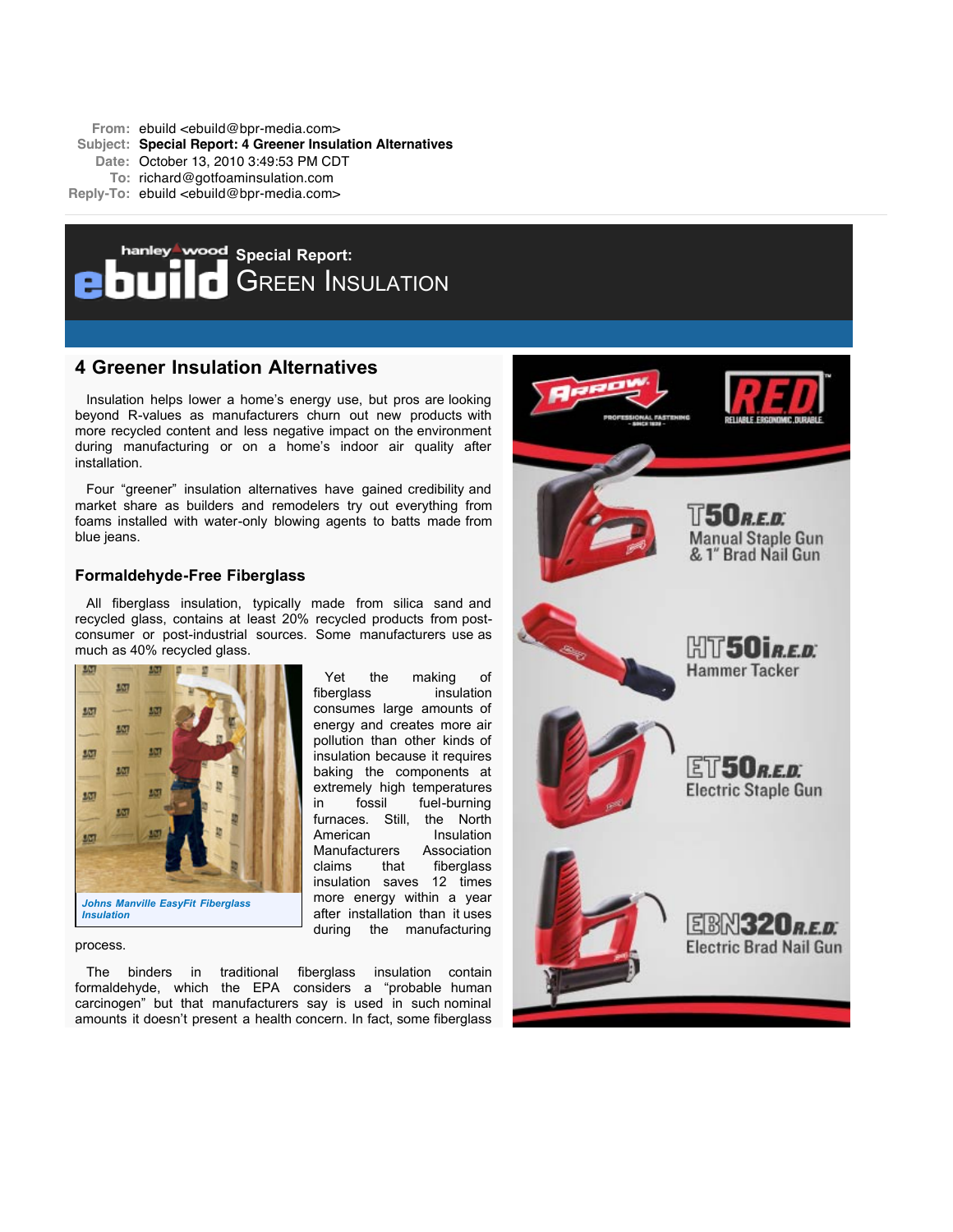batts have earned Greenguard Environmental Institute certification for low chemical emissions.

Still, some manufacturers are making formaldehyde-free alternatives with acrylic or plant-based binders that reduce concerns about off-gassing during manufacturing and after installation. Builders whose clients have a sensitivity to formaldehyde often specify these alternatives, although they cost slightly more than traditional batts.

### **Cotton Batts**

Although the National Academy of Sciences and the American Lung Association have debunked allegations that inhaling glass fibers from all kinds of fiberglass insulation can cause respiratory cancer, some homeowners report throat and eye irritation from fibers that escape into the air during installation, especially in homes whose ductwork is not properly sealed.

Those concerns are behind the growing popularity of non-fiberglass batts, which can be made almost entirely from recycled cotton, sheep's wool, or mineral wool.

Cotton insulation is the most popular non-fiberglass type. The product contains no formaldehyde or volatile

*Bonded Logic UltraTouch Natural Cotton*

*Fiber Insulation*

organic compounds, and manufacturers say the denim fibers will not cause respiratory or skin problems for people who aren't allergic to cotton. In addition, installers do not need to wear protective clothing when handling the insulation, according to manufacturers.

An added bonus is that most of the cotton comes from shredded denim scraps generated by the making of blue jeans and is 100% recyclable.

Cotton is a flammable material, so the batts are treated with ammonium sulfate or nontoxic borate to make them fire resistant; prevent mold, mildew, bacteria, and fungi; and ward off insects.

Manufacturers claim cotton insulation's thermal properties are comparable to fiberglass and cellulose. Plus, denim-based insulation's acoustic ratings are about 30% higher than traditional fiberglass batts, so builders sometimes choose it for home theaters.

But it costs up to 20% more than traditional fiberglass batts, and some installers charge more to place it because they complain it's hard to cut and dulls their cutting tools.

## **Spray Foam**

A favorite among green builders because it seals as well as insulates, spray foam's thermal performance outpaces other kinds of insulation. Yet making the polyurethane that is a main component of

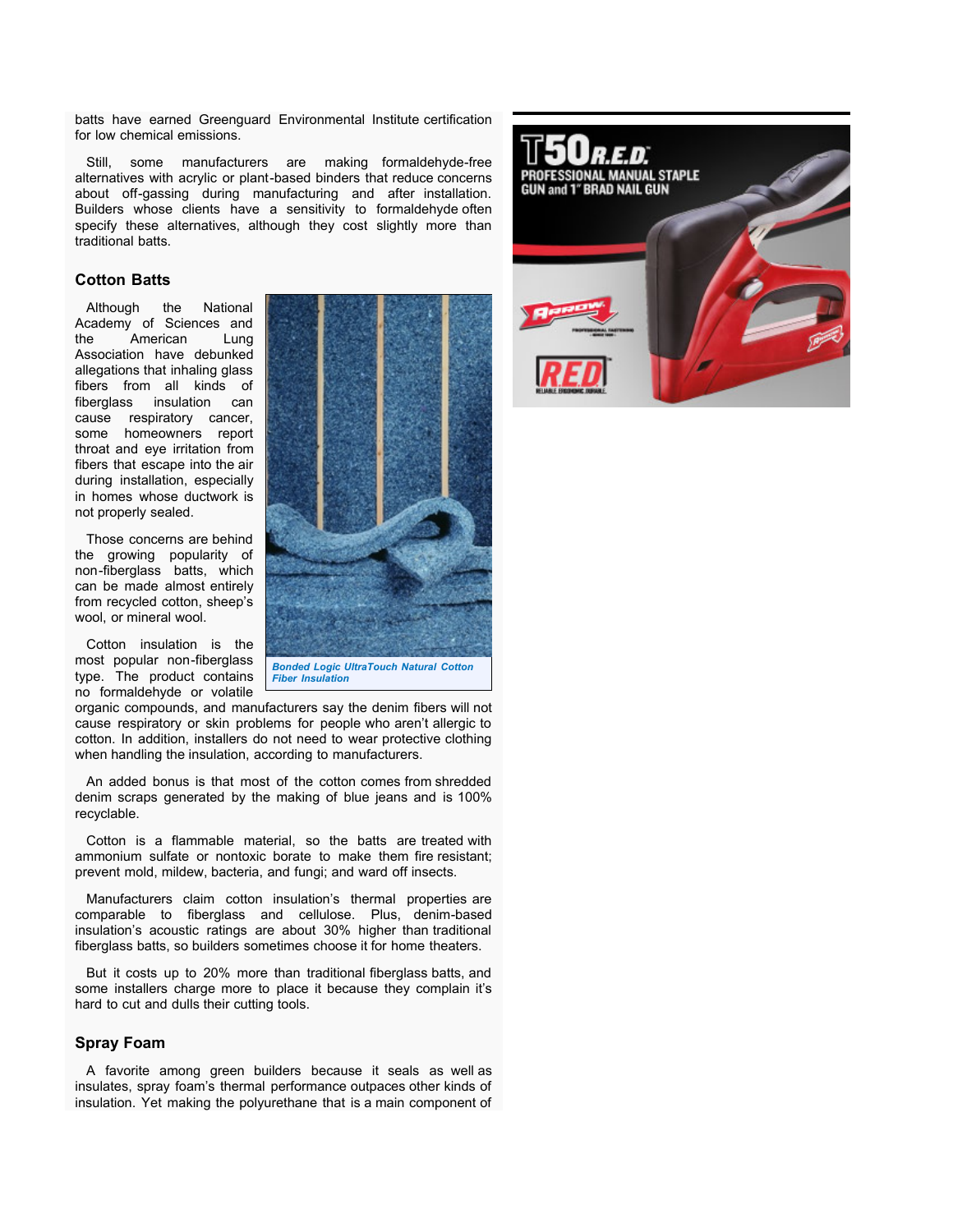many foams has a greater impact on the environment than other forms of insulation. Still, foam will save more energy per inch of insulation over its lifespan because its R-value is higher. Nonetheless, its installed price makes it the most expensive choice.



Although foam insulation does not use recycled materials, some brands contain renewable soy or castor oils—some made from genetically engineered plants —to replace a portion of the petroleum.

Much polyurethane foam<br>sulation uses HFCs insulation uses (hydrofluorocarbons) as blowing agents, which the EPA says do not harm the ozone layer but could contribute to global warming. Earth-friendly replacement agents like carbon dioxide, water, compressed air, or a mixture of those ozonefriendly agents are increasingly found in foam insulation.

*Insulation*

Despite the addition of

more environmentally friendly components, manufacturers recommend that installers wear respirators, gloves, and protective clothing to guard against fumes and spills.

### **Cellulose**

Cellulose insulation is made from at least threefourths shredded newspapers, cardboard, waste paper, and wood pulp, so it surpasses other forms of insulation for recycled content. Besides paper, some cellulose insulation is made from granulated cork, hemp fibers, straw, and grains, although the most common content is recycled newspapers.

Plus, scraps left over during installation can be reused, and the manufacturing process is less energy-intensive than fiberglass and foam and causes less pollution. Still, its



organic base makes the insulation flammable, so manufacturers treat it with flame retardants like borate and ammonium sulfate, used in amounts that are harmful only if swallowed. Cellulose insulation produces a lot of dust during installation, so installers are advised to wear respirators.

Because cellulose can absorb moisture, its R-value decreases over